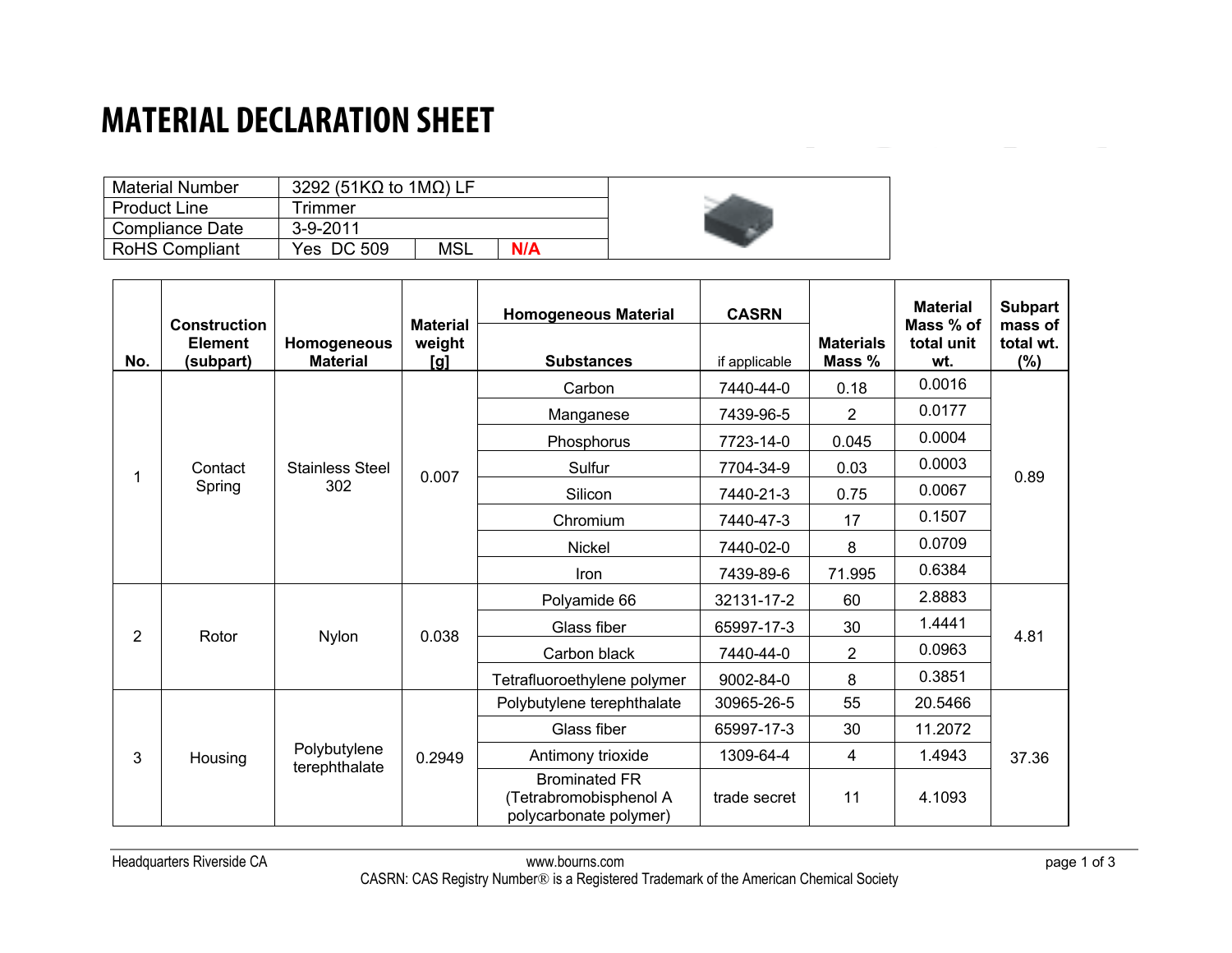# MATERIAL DECLARATION

| Potting<br>4   |                    | Epoxy        | 0.078       | Epoxy resin                | 25068-38-6 | 64             | 6.3238  |               |
|----------------|--------------------|--------------|-------------|----------------------------|------------|----------------|---------|---------------|
|                |                    |              |             | Antimony trioxide          | 1309-64-4  | 11             | 1.0869  |               |
|                |                    |              |             | Aluminum oxide             | 1344-28-1  | 10             | 0.9881  | 9.88          |
|                |                    |              | Kaolin clay | 1332-58-7                  | 6          | 0.5929         |         |               |
|                |                    |              |             | Magnesium alumino silicate | 1302-88-1  | $9$            | 0.8893  |               |
|                |                    | <b>Brass</b> | 0.102       | Copper                     | 7440-50-8  | 62             | 8.0111  | 12.92         |
|                |                    |              |             | Zinc                       | 7440-66-6  | 35.05          | 4.5289  |               |
| 5              | Shaft              |              |             | Iron                       | 7439-89-6  | 0.35           | 0.0452  |               |
|                |                    |              |             | Lead                       | 7439-92-1  | 2.6            | 0.3360  |               |
|                |                    |              |             | Nickel (plating)           | 7440-02-0  | 0.01           | 0.0013  |               |
|                |                    | Ceramic      | 0.144       | Aluminum oxide             | 1344-28-1  | 96             | 17.5120 | 18.24<br>0.51 |
| 6              | Substrate          |              |             | Silicon dioxide            | 7631-86-9  | $\overline{2}$ | 0.3648  |               |
|                |                    |              |             | Magnesium oxide            | 1309-48-4  | 1              | 0.1824  |               |
|                |                    |              |             | Calcium oxide              | 1305-78-8  | 1              | 0.1824  |               |
|                | Termination<br>Ink | Ink          | 0.004       | Silver                     | 7440-22-4  | 94             | 0.4753  |               |
| $\overline{7}$ |                    |              |             | Palladium                  | 7440-05-3  | 3              | 0.0147  |               |
|                |                    |              |             | <b>Bismuth</b>             | 7440-69-9  | 1.0            | 0.0051  |               |
|                |                    |              |             | Copper                     | 7440-50-8  | $\overline{2}$ | 0.0106  |               |
|                | Resistive Ink      | Ink          | 0.005       | Silver                     | 7440-22-4  | 9              | 0.0570  | 0.63          |
|                |                    |              |             | <b>Boron</b>               | 7440-42-8  | 10             | 0.0633  |               |
| 8              |                    |              |             | Silicon                    | 7440-21-3  | 10             | 0.0633  |               |
|                |                    |              |             | Calcium                    | 7440-70-2  | 10             | 0.0633  |               |
|                |                    |              |             | Ruthenium dioxide          | 12036-10-1 | 42             | 0.2660  |               |